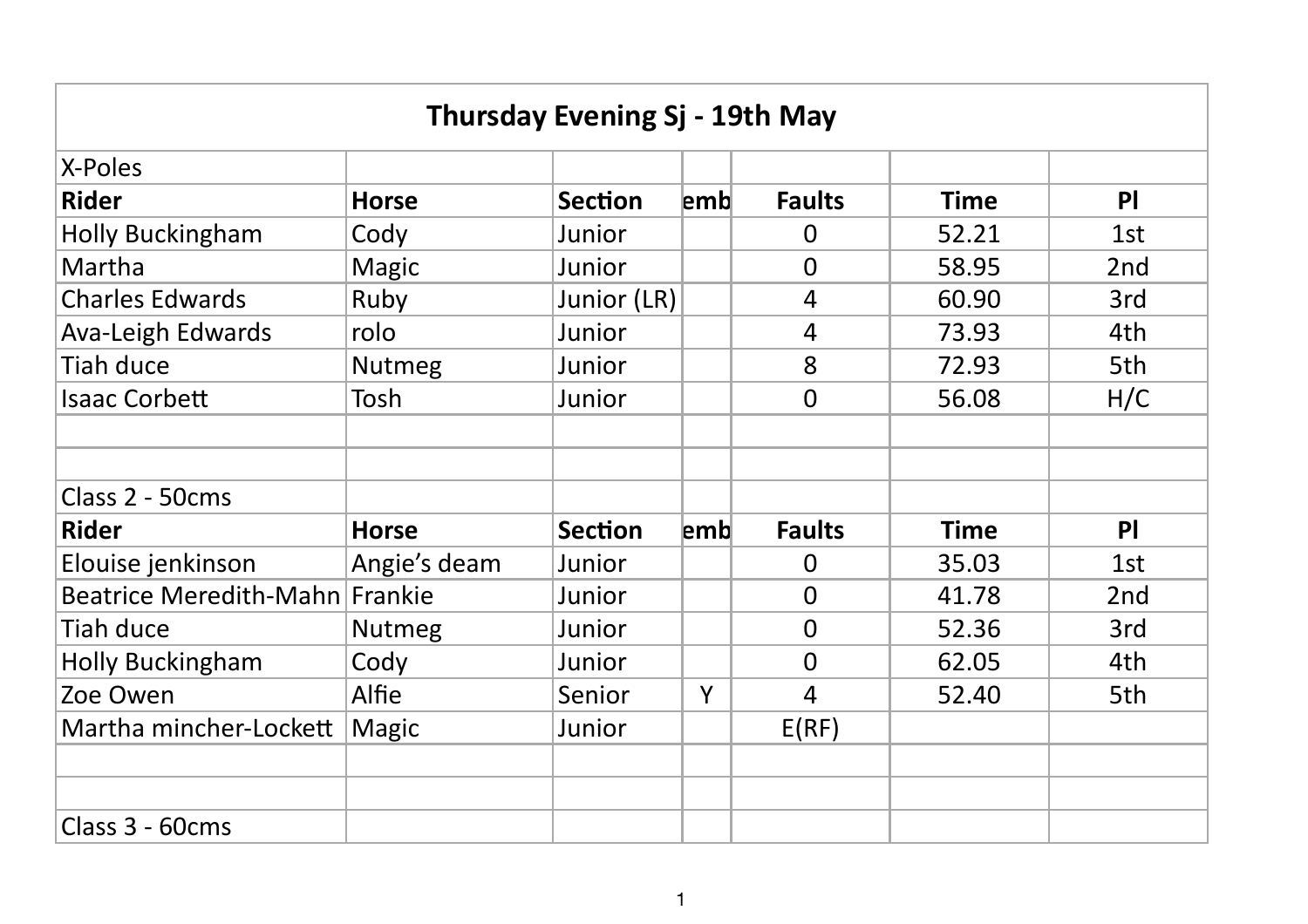| <b>Rider</b>                   | <b>Horse</b>         | <b>Section</b> | emb | <b>Faults</b>  | <b>Time</b> | P               |
|--------------------------------|----------------------|----------------|-----|----------------|-------------|-----------------|
| Beatrice Meredith-Mahn Frankie |                      | Junior         |     | $\Omega$       | 44.13       | 1st             |
| Ella Riley                     | Gee Whiz             | Junior         | Y   | $\Omega$       | 53.90       | 2 <sub>nd</sub> |
| Elouise jenkinson              | Angie's dream        | Junior         |     | $\overline{4}$ | 44.00       | 3rd             |
| Sophie Coupe                   | Magic                | Junior         | Y   | 8              | 41.76       | 4th             |
| Zoe Owen                       | Piglet               | Senior         | Y   | $\mathbf 0$    | 41.35       | 1st             |
| Danielle Essery                | Hydelea Neyo         | Senior         |     | $\overline{4}$ | 49.28       | 2nd             |
| <b>Joanne Brooks</b>           | Ella 22              | Senior         |     |                |             |                 |
|                                |                      |                |     |                |             |                 |
|                                |                      |                |     |                |             |                 |
| Class 4 - 70cms                |                      |                |     |                |             |                 |
| <b>Rider</b>                   | <b>Horse</b>         | <b>Section</b> | emb | <b>Faults</b>  | <b>Time</b> | P <sub>1</sub>  |
| Zoe Owen                       | Piglet               | Senior         | Y   | $\Omega$       | 39.41       | 1st             |
| Naomi Smitten                  | <b>Church Corner</b> | Senior         |     | $\Omega$       | 39.56       | 2nd             |
| Izzy Coombes                   | Roxanna B            | Junior         |     | $\overline{0}$ | 42.06       | 3rd             |
| Sarah Wilford                  | O Fon Frisco         | Senior         |     | $\overline{0}$ | 43.50       | 4th             |
| Ted mincher-Lockett            | Cracker              | Junior         |     | $\overline{0}$ | 48.10       | 5th             |
| Lisa Powell                    | Flash                | Senior         |     | $\overline{0}$ | 51.90       | 6th             |
| Danielle Essery                | Hydelea Neyo         | Senior         |     | 4              | 44.91       |                 |
| Millie Belfield                | Woody                | Junior         |     | 8              | 44.86       |                 |
| Sophie Coupe                   | Magic                | Junior         |     | 8              | 73.28       |                 |
| <b>Joanne Brooks</b>           | Ella 22              | Senior         |     |                |             |                 |
| Hannah bailey                  | <b>Tiloak newton</b> | Senior         |     |                |             |                 |